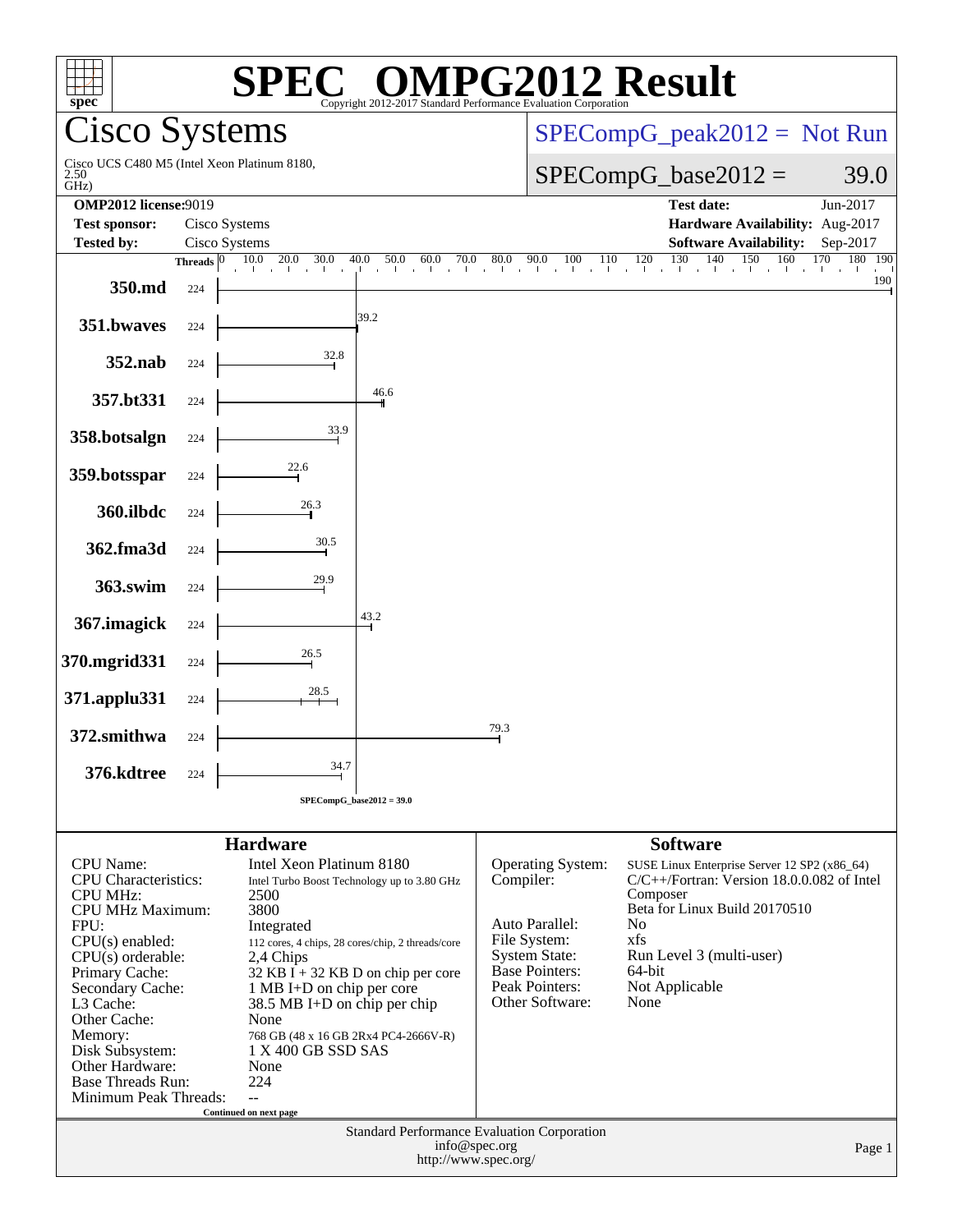# **[SPEC OMPG2012 Result](http://www.spec.org/auto/omp2012/Docs/result-fields.html#SPECOMPG2012Result)**

# Cisco Systems

Cisco UCS C480 M5 (Intel Xeon Platinum 8180,<br>2.50<br>GHz)

**[Tested by:](http://www.spec.org/auto/omp2012/Docs/result-fields.html#Testedby)** Cisco Systems **[Software Availability:](http://www.spec.org/auto/omp2012/Docs/result-fields.html#SoftwareAvailability)** Sep-2017

[Maximum Peak Threads:](http://www.spec.org/auto/omp2012/Docs/result-fields.html#MaximumPeakThreads) --

[SPECompG\\_peak2012 =](http://www.spec.org/auto/omp2012/Docs/result-fields.html#SPECompGpeak2012) Not Run

### $SPECompG_base2012 = 39.0$  $SPECompG_base2012 = 39.0$

**[OMP2012 license:](http://www.spec.org/auto/omp2012/Docs/result-fields.html#OMP2012license)**9019 **[Test date:](http://www.spec.org/auto/omp2012/Docs/result-fields.html#Testdate)** Jun-2017 **[Test sponsor:](http://www.spec.org/auto/omp2012/Docs/result-fields.html#Testsponsor)** Cisco Systems **[Hardware Availability:](http://www.spec.org/auto/omp2012/Docs/result-fields.html#HardwareAvailability)** Aug-2017

| <b>Results Table</b>                                                                                                                                                                                                                                                                                                                                                                                                                                                                                                                                                                                                                                                                                                                                                                                                                                                                                                                                                            |                 |      |       |                |       |                                                                     |               |                        |       |                                                                                                          |              |                |              |
|---------------------------------------------------------------------------------------------------------------------------------------------------------------------------------------------------------------------------------------------------------------------------------------------------------------------------------------------------------------------------------------------------------------------------------------------------------------------------------------------------------------------------------------------------------------------------------------------------------------------------------------------------------------------------------------------------------------------------------------------------------------------------------------------------------------------------------------------------------------------------------------------------------------------------------------------------------------------------------|-----------------|------|-------|----------------|-------|---------------------------------------------------------------------|---------------|------------------------|-------|----------------------------------------------------------------------------------------------------------|--------------|----------------|--------------|
|                                                                                                                                                                                                                                                                                                                                                                                                                                                                                                                                                                                                                                                                                                                                                                                                                                                                                                                                                                                 |                 |      |       | <b>Base</b>    |       |                                                                     |               |                        |       | <b>Peak</b>                                                                                              |              |                |              |
| <b>Benchmark</b>                                                                                                                                                                                                                                                                                                                                                                                                                                                                                                                                                                                                                                                                                                                                                                                                                                                                                                                                                                | Threads Seconds |      | Ratio | <b>Seconds</b> | Ratio | <b>Seconds</b>                                                      | Ratio         | <b>Threads Seconds</b> | Ratio | <b>Seconds</b>                                                                                           | <b>Ratio</b> | <b>Seconds</b> | <b>Ratio</b> |
| 350.md                                                                                                                                                                                                                                                                                                                                                                                                                                                                                                                                                                                                                                                                                                                                                                                                                                                                                                                                                                          | 224             | 24.4 | 190   | 24.4           | 190   | 24.4                                                                | 190           |                        |       |                                                                                                          |              |                |              |
| 351.bwaves                                                                                                                                                                                                                                                                                                                                                                                                                                                                                                                                                                                                                                                                                                                                                                                                                                                                                                                                                                      | 224             | 116  | 39.0  | 115            | 39.2  | 115                                                                 | 39.3          |                        |       |                                                                                                          |              |                |              |
| $352$ .nab                                                                                                                                                                                                                                                                                                                                                                                                                                                                                                                                                                                                                                                                                                                                                                                                                                                                                                                                                                      | 224             | 119  | 32.8  | 119            | 32.7  | 119                                                                 | 32.8          |                        |       |                                                                                                          |              |                |              |
| 357.bt331                                                                                                                                                                                                                                                                                                                                                                                                                                                                                                                                                                                                                                                                                                                                                                                                                                                                                                                                                                       | 224             | 103  | 46.2  | 101            | 46.8  | 102                                                                 | 46.6          |                        |       |                                                                                                          |              |                |              |
| 358.botsalgn                                                                                                                                                                                                                                                                                                                                                                                                                                                                                                                                                                                                                                                                                                                                                                                                                                                                                                                                                                    | 224             | 128  | 33.9  | 128            | 33.9  | 128                                                                 | 33.9          |                        |       |                                                                                                          |              |                |              |
| 359.botsspar                                                                                                                                                                                                                                                                                                                                                                                                                                                                                                                                                                                                                                                                                                                                                                                                                                                                                                                                                                    | 224             | 232  | 22.7  | 233            | 22.6  | 232                                                                 | 22.6          |                        |       |                                                                                                          |              |                |              |
| 360.ilbdc                                                                                                                                                                                                                                                                                                                                                                                                                                                                                                                                                                                                                                                                                                                                                                                                                                                                                                                                                                       | 224             | 136  | 26.3  | 135            | 26.4  | 137                                                                 | 26.1          |                        |       |                                                                                                          |              |                |              |
| 362.fma3d                                                                                                                                                                                                                                                                                                                                                                                                                                                                                                                                                                                                                                                                                                                                                                                                                                                                                                                                                                       | 224             | 124  | 30.5  | 125            | 30.5  | 124                                                                 | 30.6          |                        |       |                                                                                                          |              |                |              |
| 363.swim                                                                                                                                                                                                                                                                                                                                                                                                                                                                                                                                                                                                                                                                                                                                                                                                                                                                                                                                                                        | 224             | 152  | 29.9  | 151            | 30.0  | 152                                                                 | 29.8          |                        |       |                                                                                                          |              |                |              |
| 367.imagick                                                                                                                                                                                                                                                                                                                                                                                                                                                                                                                                                                                                                                                                                                                                                                                                                                                                                                                                                                     | 224             | 164  | 43.0  | 163            | 43.2  | 163                                                                 | 43.2          |                        |       |                                                                                                          |              |                |              |
| 370.mgrid331                                                                                                                                                                                                                                                                                                                                                                                                                                                                                                                                                                                                                                                                                                                                                                                                                                                                                                                                                                    | 224             | 167  | 26.5  | 167            | 26.5I | 167                                                                 | 26.4          |                        |       |                                                                                                          |              |                |              |
| 371.applu331                                                                                                                                                                                                                                                                                                                                                                                                                                                                                                                                                                                                                                                                                                                                                                                                                                                                                                                                                                    | 224             | 213  | 28.5  | 181            | 33.5  | 260                                                                 | 23.4          |                        |       |                                                                                                          |              |                |              |
| 372.smithwa                                                                                                                                                                                                                                                                                                                                                                                                                                                                                                                                                                                                                                                                                                                                                                                                                                                                                                                                                                     | 224             | 67.6 | 79.3  | 67.6           | 79.3I | 67.7                                                                | 79.2          |                        |       |                                                                                                          |              |                |              |
| 376.kdtree                                                                                                                                                                                                                                                                                                                                                                                                                                                                                                                                                                                                                                                                                                                                                                                                                                                                                                                                                                      | 224             | 130  | 34.7  | 130            | 34.7  | 130                                                                 | 34.7          |                        |       |                                                                                                          |              |                |              |
|                                                                                                                                                                                                                                                                                                                                                                                                                                                                                                                                                                                                                                                                                                                                                                                                                                                                                                                                                                                 |                 |      |       |                |       |                                                                     |               |                        |       | Results appear in the order in which they were run. Bold underlined text indicates a median measurement. |              |                |              |
| \$Rev: 395 \$ \$Date:: 2012-07-25 #\$ 8f8c0fe9e19c658963a1e67685e50647<br>running on linux-wjnw Tue Jun 20 22:49:25 2017<br>This section contains SUT (System Under Test) info as seen by<br>some common utilities.<br>To remove or add to this section, see:<br>http://www.spec.org/omp2012/Docs/config.html#sysinfo<br>From /proc/cpuinfo<br>model name: $Intel(R)$ Xeon $(R)$ Platinum 8180 CPU @ 2.50GHz<br>4 "physical id"s (chips)<br>224 "processors"<br>cores, siblings (Caution: counting these is hw and system dependent.<br>The<br>following excerpts from /proc/cpuinfo might not be reliable. Use with<br>caution.)<br>$cpu$ cores : 28<br>siblings : 56<br>physical 0: cores 0 1 2 3 4 5 6 8 9 10 11 12 13 14 16 17 18 19 20 21 22 24<br>25 26 27 28 29 30<br>physical 1: cores 0 1 2 3 4 5 6 8 9 10 11 12 13 14 16 17 18 19 20 21 22 24<br>25 26 27 28 29 30<br>physical 2: cores 0 1 2 3 4 5 6 8 9 10 11 12 13 14 16 17 18 19 20 21 22 24<br>25 26 27 28 29 30 |                 |      |       |                |       |                                                                     |               |                        |       |                                                                                                          |              |                |              |
| Continued on next page                                                                                                                                                                                                                                                                                                                                                                                                                                                                                                                                                                                                                                                                                                                                                                                                                                                                                                                                                          |                 |      |       |                |       |                                                                     |               |                        |       |                                                                                                          |              |                |              |
|                                                                                                                                                                                                                                                                                                                                                                                                                                                                                                                                                                                                                                                                                                                                                                                                                                                                                                                                                                                 |                 |      |       |                |       | Standard Performance Evaluation Corporation<br>http://www.spec.org/ | info@spec.org |                        |       |                                                                                                          |              |                | Page 2       |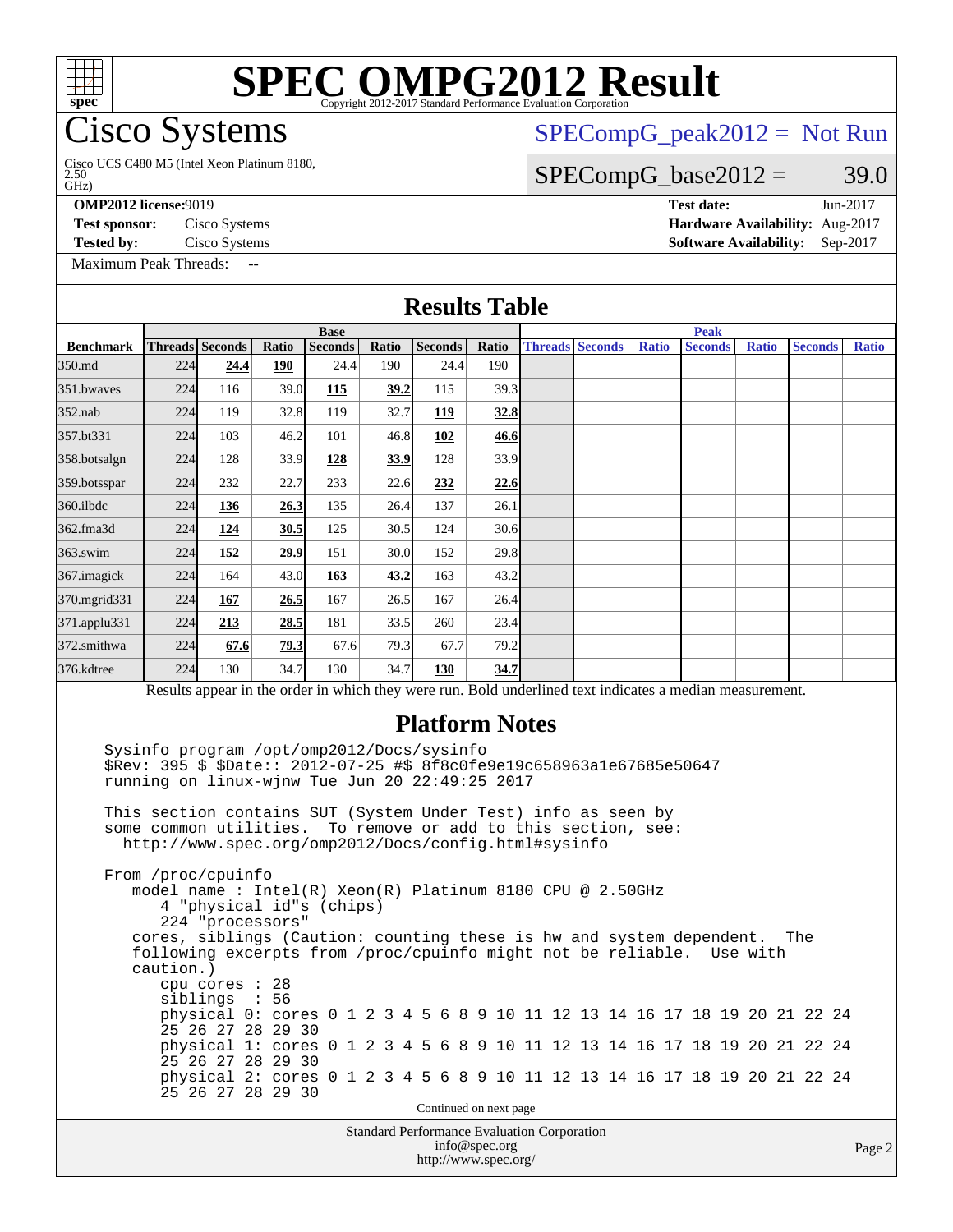

# **[SPEC OMPG2012 Result](http://www.spec.org/auto/omp2012/Docs/result-fields.html#SPECOMPG2012Result)**

Cisco Systems

GHz) 2.50 Cisco UCS C480 M5 (Intel Xeon Platinum 8180,  $SPECompG_peak2012 = Not Run$  $SPECompG_peak2012 = Not Run$ 

 $SPECompG_base2012 = 39.0$  $SPECompG_base2012 = 39.0$ 

**[Test sponsor:](http://www.spec.org/auto/omp2012/Docs/result-fields.html#Testsponsor)** Cisco Systems **[Hardware Availability:](http://www.spec.org/auto/omp2012/Docs/result-fields.html#HardwareAvailability)** Aug-2017 **[Tested by:](http://www.spec.org/auto/omp2012/Docs/result-fields.html#Testedby)** Cisco Systems **[Software Availability:](http://www.spec.org/auto/omp2012/Docs/result-fields.html#SoftwareAvailability)** Sep-2017

**[OMP2012 license:](http://www.spec.org/auto/omp2012/Docs/result-fields.html#OMP2012license)**9019 **[Test date:](http://www.spec.org/auto/omp2012/Docs/result-fields.html#Testdate)** Jun-2017

### **[Platform Notes \(Continued\)](http://www.spec.org/auto/omp2012/Docs/result-fields.html#PlatformNotes)**

 physical 3: cores 0 1 2 3 4 5 6 8 9 10 11 12 13 14 16 17 18 19 20 21 22 24 25 26 27 28 29 30 cache size : 39424 KB From /proc/meminfo<br>MemTotal: 791190864 kB HugePages\_Total: 0<br>Hugepagesize: 2048 kB Hugepagesize: From /etc/\*release\* /etc/\*version\* SuSE-release: SUSE Linux Enterprise Server 12 (x86\_64) VERSION = 12 PATCHLEVEL = 2 # This file is deprecated and will be removed in a future service pack or release. # Please check /etc/os-release for details about this release. os-release: NAME="SLES" VERSION="12-SP2" VERSION\_ID="12.2" PRETTY\_NAME="SUSE Linux Enterprise Server 12 SP2" ID="sles" ANSI\_COLOR="0;32" CPE\_NAME="cpe:/o:suse:sles:12:sp2" uname -a: Linux linux-wjnw 4.4.21-69-default #1 SMP Tue Oct 25 10:58:20 UTC 2016 (9464f67) x86\_64 x86\_64 x86\_64 GNU/Linux run-level 3 Jun 20 20:45 SPEC is set to: /opt/omp2012 Filesystem Type Size Used Avail Use% Mounted on /dev/sda2 xfs 321G 60G 262G 19% / Additional information from dmidecode: BIOS Cisco Systems, Inc. C480M5.3.1.0.272.0613172154 06/13/2017 Memory: 48x 16 GB 48x 0xCE00 M393A2G40EB2-CTD 16 GB 2666 MHz 2 rank (End of data from sysinfo program)

### **[General Notes](http://www.spec.org/auto/omp2012/Docs/result-fields.html#GeneralNotes)**

 ======================================================================== BIOS settings notes: Transparent Huge Pages enabled with: echo always > /sys/kernel/mm/transparent\_hugepage/enabled BIOS settings notes:

Continued on next page

Standard Performance Evaluation Corporation [info@spec.org](mailto:info@spec.org) <http://www.spec.org/>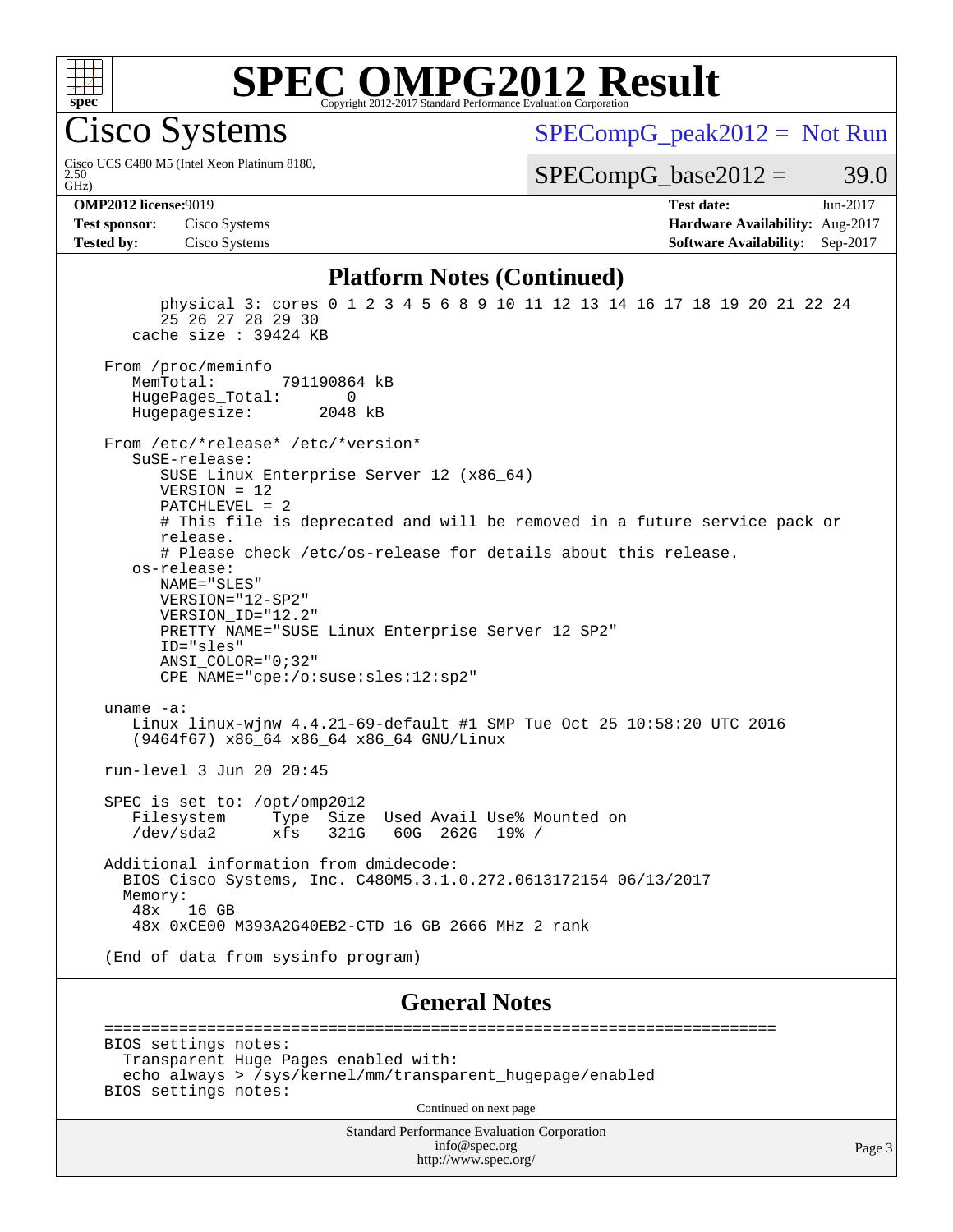

# **[SPEC OMPG2012 Result](http://www.spec.org/auto/omp2012/Docs/result-fields.html#SPECOMPG2012Result)**

**Tisco Systems** 

 $\tilde{GHZ}$ 2.50 Cisco UCS C480 M5 (Intel Xeon Platinum 8180,  $SPECompG_peak2012 = Not Run$  $SPECompG_peak2012 = Not Run$ 

 $SPECompG_base2012 = 39.0$  $SPECompG_base2012 = 39.0$ 

**[Test sponsor:](http://www.spec.org/auto/omp2012/Docs/result-fields.html#Testsponsor)** Cisco Systems **[Hardware Availability:](http://www.spec.org/auto/omp2012/Docs/result-fields.html#HardwareAvailability)** Aug-2017 **[Tested by:](http://www.spec.org/auto/omp2012/Docs/result-fields.html#Testedby)** Cisco Systems **[Software Availability:](http://www.spec.org/auto/omp2012/Docs/result-fields.html#SoftwareAvailability)** Sep-2017

**[OMP2012 license:](http://www.spec.org/auto/omp2012/Docs/result-fields.html#OMP2012license)**9019 **[Test date:](http://www.spec.org/auto/omp2012/Docs/result-fields.html#Testdate)** Jun-2017

### **[General Notes \(Continued\)](http://www.spec.org/auto/omp2012/Docs/result-fields.html#GeneralNotes)**

 Intel Turbo Boost Technology (Turbo) : Enabled CPU performance set to Enterprise Power Performance Tuning set to OS SNC set to Disabled IMC Interleaving set to Auto General OMP Library Settings ENV\_KMP\_LIBRARY=turnaround ENV\_OMP\_SCHEDULE=static ENV\_KMP\_BLOCKTIME=200 ENV\_KMP\_STACKSIZE=16G ENV\_OMP\_DYNAMIC=FALSE ENV\_OMP\_NESTED=FALSE ======================================================================== General base OMP Library Settings ENV\_KMP\_AFFINITY=compact,1

## **[Base Compiler Invocation](http://www.spec.org/auto/omp2012/Docs/result-fields.html#BaseCompilerInvocation)**

========================================================================

[C benchmarks](http://www.spec.org/auto/omp2012/Docs/result-fields.html#Cbenchmarks):  $i$ 

[C++ benchmarks:](http://www.spec.org/auto/omp2012/Docs/result-fields.html#CXXbenchmarks) [icpc](http://www.spec.org/omp2012/results/res2017q3/omp2012-20170621-00105.flags.html#user_CXXbase_intel_icpc_2d899f8d163502b12eb4a60069f80c1c)

[Fortran benchmarks](http://www.spec.org/auto/omp2012/Docs/result-fields.html#Fortranbenchmarks): [ifort](http://www.spec.org/omp2012/results/res2017q3/omp2012-20170621-00105.flags.html#user_FCbase_intel_ifort_8a5e5e06b19a251bdeaf8fdab5d62f20)

## **[Base Portability Flags](http://www.spec.org/auto/omp2012/Docs/result-fields.html#BasePortabilityFlags)**

 350.md: [-FR](http://www.spec.org/omp2012/results/res2017q3/omp2012-20170621-00105.flags.html#user_baseFPORTABILITY350_md_f-FR) 357.bt331: [-mcmodel=medium](http://www.spec.org/omp2012/results/res2017q3/omp2012-20170621-00105.flags.html#user_basePORTABILITY357_bt331_f-mcmodel_3a41622424bdd074c4f0f2d2f224c7e5) 363.swim: [-mcmodel=medium](http://www.spec.org/omp2012/results/res2017q3/omp2012-20170621-00105.flags.html#user_basePORTABILITY363_swim_f-mcmodel_3a41622424bdd074c4f0f2d2f224c7e5) 367.imagick: [-std=c99](http://www.spec.org/omp2012/results/res2017q3/omp2012-20170621-00105.flags.html#user_baseCPORTABILITY367_imagick_f-std_2ec6533b6e06f1c4a6c9b78d9e9cde24)

## **[Base Optimization Flags](http://www.spec.org/auto/omp2012/Docs/result-fields.html#BaseOptimizationFlags)**

[C benchmarks](http://www.spec.org/auto/omp2012/Docs/result-fields.html#Cbenchmarks): [-O3](http://www.spec.org/omp2012/results/res2017q3/omp2012-20170621-00105.flags.html#user_CCbase_f-O3) [-qopenmp](http://www.spec.org/omp2012/results/res2017q3/omp2012-20170621-00105.flags.html#user_CCbase_f-qopenmp) [-ipo](http://www.spec.org/omp2012/results/res2017q3/omp2012-20170621-00105.flags.html#user_CCbase_f-ipo_84062ab53814f613187d02344b8f49a7) [-xHOST](http://www.spec.org/omp2012/results/res2017q3/omp2012-20170621-00105.flags.html#user_CCbase_f-xHOST) [-ansi-alias](http://www.spec.org/omp2012/results/res2017q3/omp2012-20170621-00105.flags.html#user_CCbase_f-ansi-alias) [C++ benchmarks:](http://www.spec.org/auto/omp2012/Docs/result-fields.html#CXXbenchmarks) [-O3](http://www.spec.org/omp2012/results/res2017q3/omp2012-20170621-00105.flags.html#user_CXXbase_f-O3) [-qopenmp](http://www.spec.org/omp2012/results/res2017q3/omp2012-20170621-00105.flags.html#user_CXXbase_f-qopenmp) [-ipo](http://www.spec.org/omp2012/results/res2017q3/omp2012-20170621-00105.flags.html#user_CXXbase_f-ipo_84062ab53814f613187d02344b8f49a7) [-xHOST](http://www.spec.org/omp2012/results/res2017q3/omp2012-20170621-00105.flags.html#user_CXXbase_f-xHOST) [-ansi-alias](http://www.spec.org/omp2012/results/res2017q3/omp2012-20170621-00105.flags.html#user_CXXbase_f-ansi-alias)

[Fortran benchmarks](http://www.spec.org/auto/omp2012/Docs/result-fields.html#Fortranbenchmarks): [-O3](http://www.spec.org/omp2012/results/res2017q3/omp2012-20170621-00105.flags.html#user_FCbase_f-O3) [-qopenmp](http://www.spec.org/omp2012/results/res2017q3/omp2012-20170621-00105.flags.html#user_FCbase_f-qopenmp) [-ipo](http://www.spec.org/omp2012/results/res2017q3/omp2012-20170621-00105.flags.html#user_FCbase_f-ipo_84062ab53814f613187d02344b8f49a7) [-xHOST](http://www.spec.org/omp2012/results/res2017q3/omp2012-20170621-00105.flags.html#user_FCbase_f-xHOST) [-align array64byte](http://www.spec.org/omp2012/results/res2017q3/omp2012-20170621-00105.flags.html#user_FCbase_f-align_c9377f996e966d652baaf753401d4725)

> Standard Performance Evaluation Corporation [info@spec.org](mailto:info@spec.org) <http://www.spec.org/>